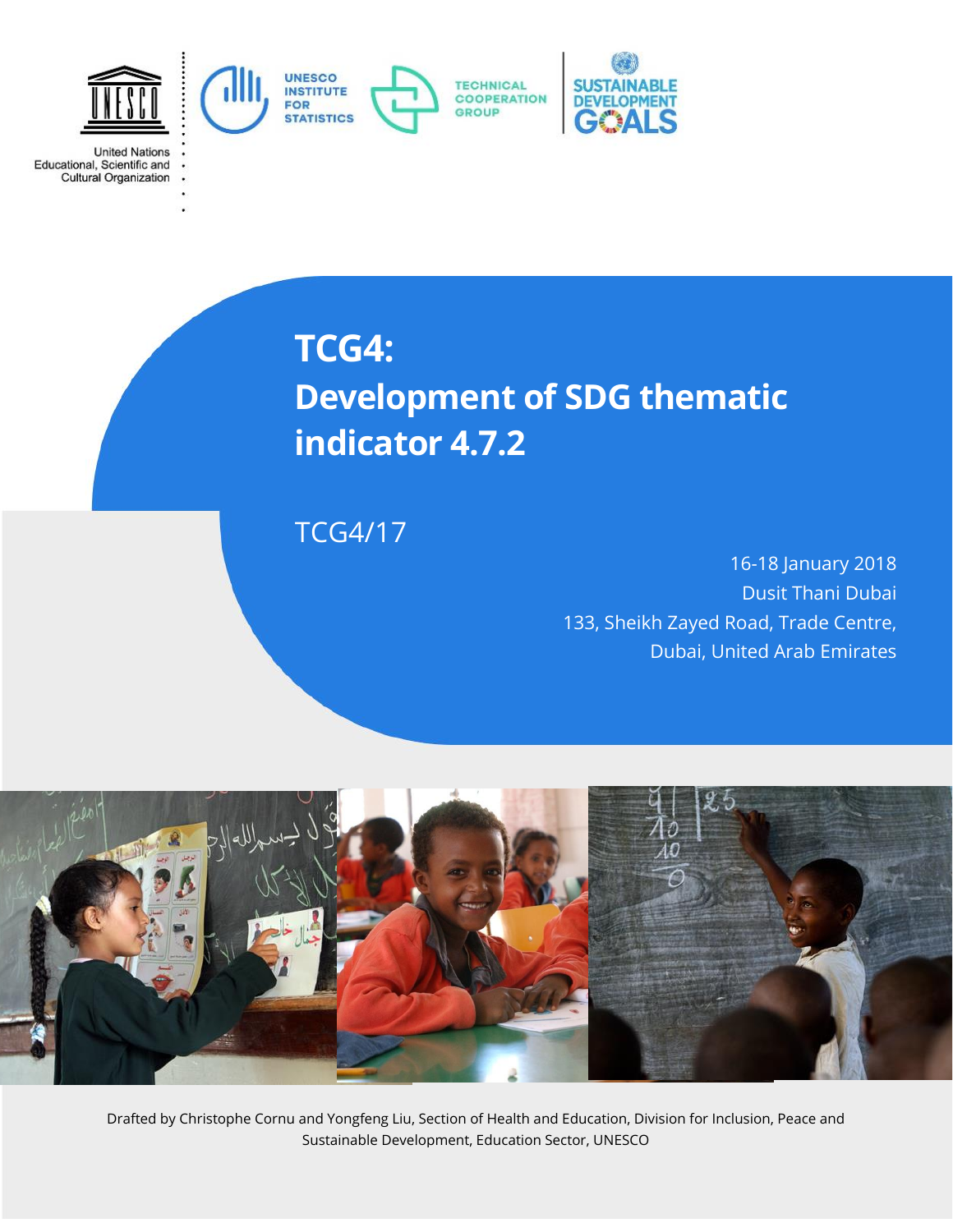

## **SDG thematic indicator 4.7.2**

# **Percentage of schools that provided life skills-based HIV and sexuality education within the previous academic year**

This paper provides information on the definition of SDG thematic indicator 4.7.2 "Percentage of schools that provided life skills-based HIV and sexuality education in the previous academic year" and two alternative methods of collection. The development of the indicator, its field testing and the status of utilization of the indicator are described in Annex 1.

### **Full definition of the indicator**

Percentage of schools that provided life skills-based HIV and sexuality education in the previous academic year

#### PURPOSE

To assess progress towards implementation of life skills-based HIV and sexuality education in all schools.

## **RATIONALE**

This indicator tracks the proportion of schools that provide life skills-based HIV and sexuality education within the formal curriculum or as part of extra-curricular activities. This is a critical indicator for the sector, as it deals with curriculum delivery in support of national HIV prevention programmes; and includes extra-curricular activities that schools might be engaged in. The indicator attempts to provide a more comprehensive picture of the provision of life skills-based HIV and sexuality education for young people. For the education sector, it is important to consider where young people are being exposed to HIV prevention messages and also to ensure that all possible avenues are being utilized.

In line with the *International Technical Guidance on Sexuality Education* (UNESCO et al., 2009), this proposed indicator captures a set of 'essential' and 'desirable' components of a life skills-based HIV and sexuality education programme that is provided within the formal curriculum (as a standalone examinable subject, or integrated into other curriculum subjects) and/or as part of extra-curricular activities, by ensuring that the data disaggregation allows for reporting on curricular and extracurricular activities (see Method of measurement).

Life skills-based education is an effective methodology that uses participatory exercises to teach behaviours to young people that help them deal with the challenges and demands of everyday life. It can include decision-making and problem-solving skills, creative and critical thinking, self-awareness, communication and interpersonal relations. It can also teach young people how to cope with their emotions and causes of stress. When adapted specifically for HIV education in schools, a life skillsbased approach helps young people to understand and assess the individual, social and environmental factors that raise and lower the risk of HIV transmission. When implemented effectively, it can have a positive effect on behaviours, including delay in sexual debut and reduction in number of sexual partners.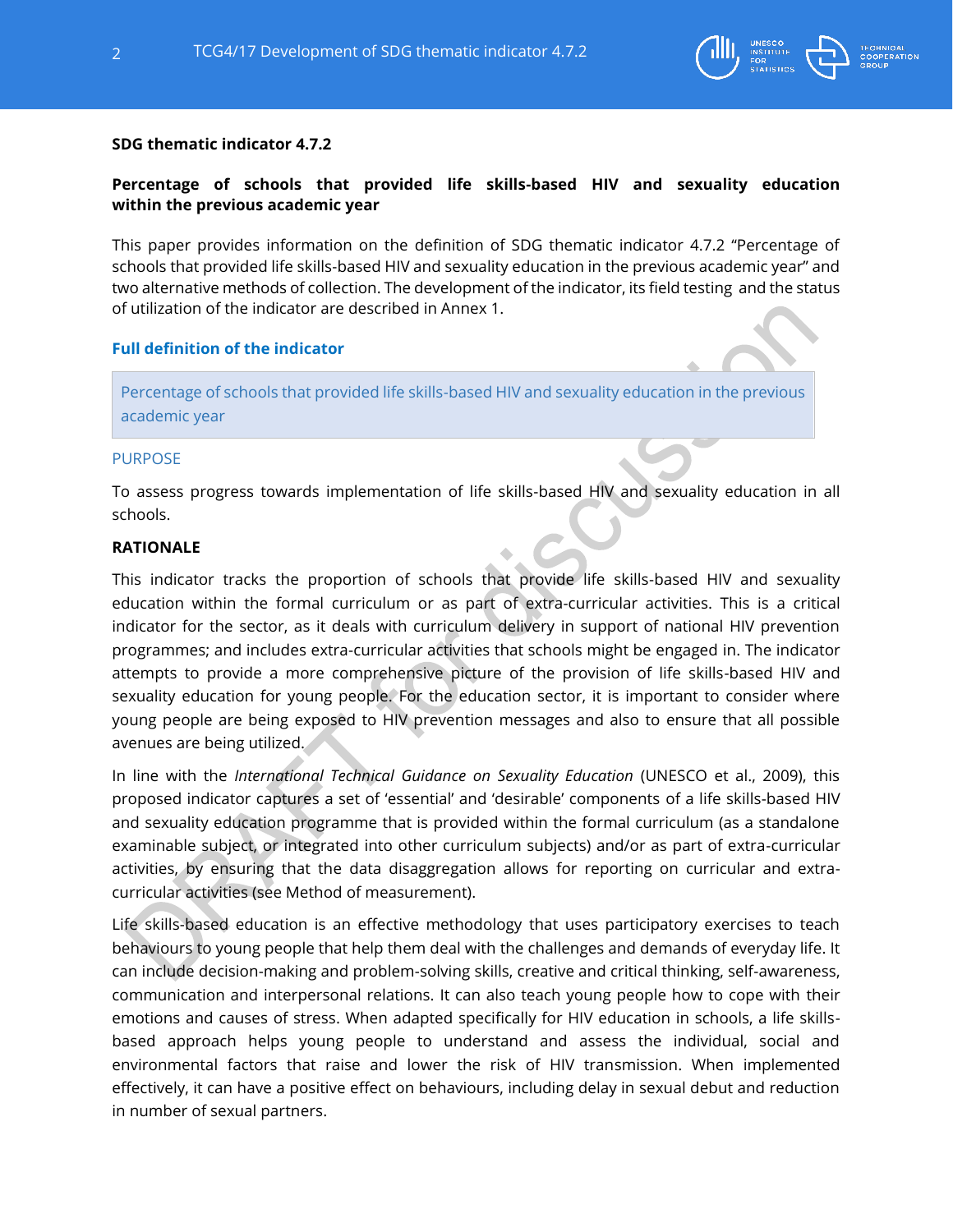

### METHOD OF MEASUREMENT<sup>1</sup>

### **A. Annual School Census**

Principals/heads of schools (to include both private and public schools), offering primary and secondary level schooling, should be briefed on the meaning/contents of life skills-based HIV and sexuality education (based on the UNESCO/UNAIDS *International Technical Guidance on Sexuality Education Volume II* – UNESCO et al., 2009). They are then asked to answer yes or no to the question below, regardless of how these topics were provided (either in the formal curricula and/or during extra-curricular activities).

### **Table 1:** Question for EMIS

Did students at your school receive comprehensive life skills-based HIV and sexuality education in the previous academic year? Yes/No

If Yes, indicate which of these topics were covered in the life skills-based HIV and sexuality education programme:

| Teaching on generic life skills (e.g. decision-<br>making/communications/refusal skills.                                                                                                | Yes | No        |
|-----------------------------------------------------------------------------------------------------------------------------------------------------------------------------------------|-----|-----------|
| Teaching on sexual reproductive health/sexuality education (e.g.<br>teaching on human growth and development, family life, reproductive<br>health, sexual abuse, transmission of STIs). |     | <b>No</b> |
| Teaching on HIV transmission and prevention.                                                                                                                                            | Yes | No        |

### **Numerator**

Number of schools that have responded yes to all three questions and are therefore considered as having provided comprehensive life skills-based HIV and sexuality education including all the three aspects (generic life skills, sexual and reproductive health and HIV transmission and prevention) during the previous year.

### **Denominator**

Number of schools surveyed.

### **B. School-based survey**

Principals/heads of a nationally-representative sample of schools (to include both private and public schools), offering primary and secondary level schooling, should be briefed on the meaning/contents of life skills-based HIV and sexuality education (based on the UNESCO/UNAIDS *International Technical Guidance on Sexuality Education Volume II* – UNESCO et al., 2009). They are then given the table below that lists topics that can be integrated in many different subjects in school curriculum (for example: biology, science etc.) and/or extra-curricular activities. They have to indicate which of these topics were provided in their school and how these topics were provided

 $1$  The method of measurement that was field-tested is described under B – school-based survey. It is too complex to be included in the Annual School Census questionnaire and therefore a simplified set of questions was proposed and validated for inclusion in that questionnaire.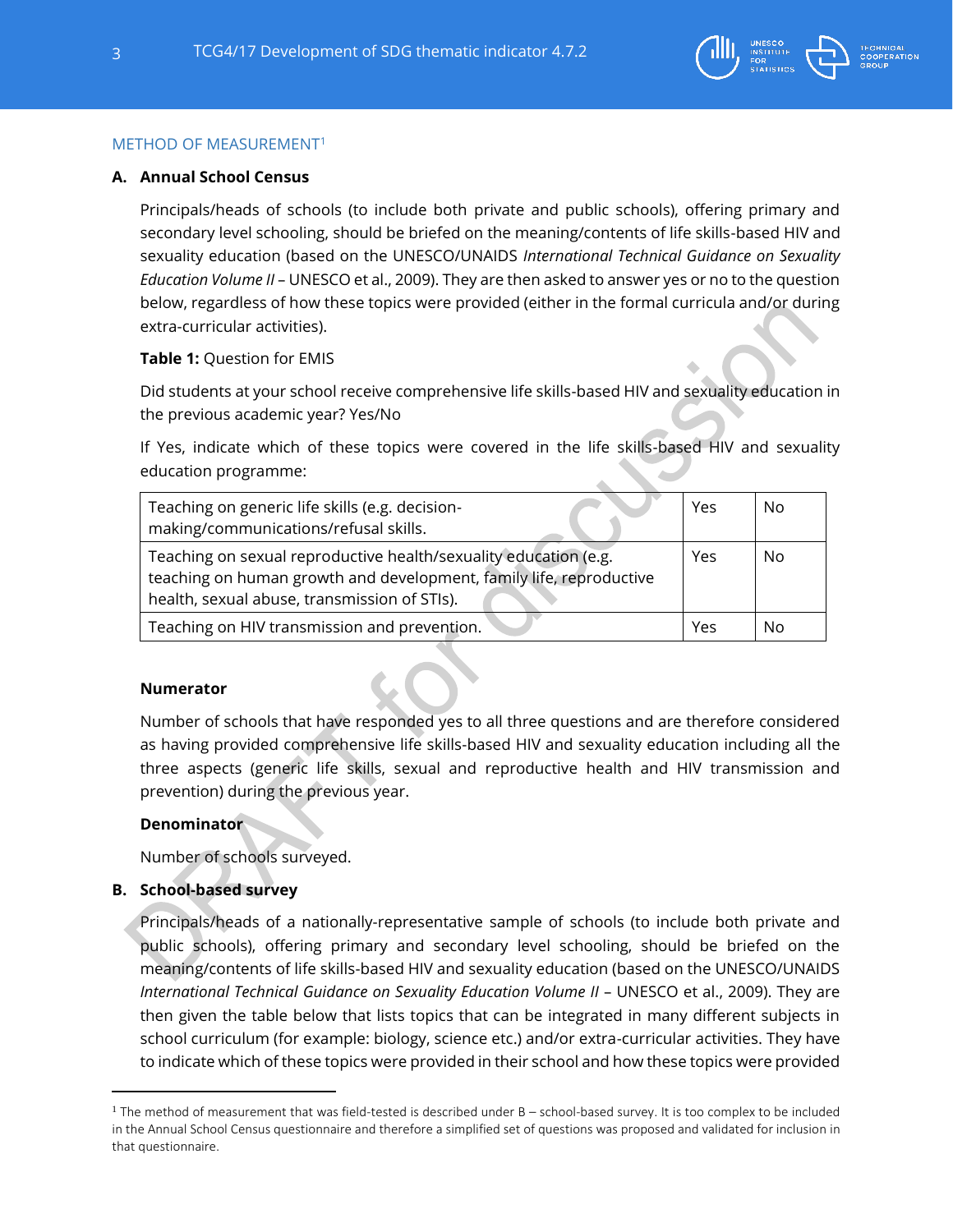

(either in the formal curricula and/or during extra-curricular activities) in the previous academic year and if it was included in the formal curriculum, as per Table 2.



|                                                                                                           |           | <b>Provided</b><br>by the<br><b>School</b> | If yes, indicate how it<br>has been provided |                                                            |
|-----------------------------------------------------------------------------------------------------------|-----------|--------------------------------------------|----------------------------------------------|------------------------------------------------------------|
| <b>Topics/content</b>                                                                                     | <b>No</b> | <b>Yes</b>                                 | <b>Within</b><br>formal<br>curriculu<br>m    | <b>Within</b><br>extra-<br>curricular<br><b>activities</b> |
| (a)Generic life skills                                                                                    |           |                                            |                                              |                                                            |
| Decision-making/Assertiveness                                                                             |           |                                            |                                              |                                                            |
| Communication/Negotiation/Refusal                                                                         |           |                                            |                                              |                                                            |
| Acceptance, tolerance, empathy and non-discrimination                                                     |           |                                            |                                              |                                                            |
| Human rights empowerment                                                                                  |           |                                            |                                              |                                                            |
| Other generic life skills                                                                                 |           |                                            |                                              |                                                            |
| (b)Sexual and reproductive health (SRH)/Sexuality<br>education (SE)                                       |           |                                            |                                              |                                                            |
| Human growth and development                                                                              |           |                                            |                                              |                                                            |
| Sexual anatomy and physiology                                                                             |           |                                            |                                              |                                                            |
| Reproduction                                                                                              |           |                                            |                                              |                                                            |
| Pregnancy and childbirth                                                                                  |           |                                            |                                              |                                                            |
| Condoms                                                                                                   |           |                                            |                                              |                                                            |
| Contraception other than condoms                                                                          |           |                                            |                                              |                                                            |
| Family<br>long-term commitment<br>life,<br>marriage,<br>and<br>interpersonal relationships                |           |                                            |                                              |                                                            |
| Society, culture and sexuality: values, attitudes, social<br>norms and the media in relation to sexuality |           |                                            |                                              |                                                            |
| Sexual behaviour (sexual practices, pleasure and feelings)                                                |           |                                            |                                              |                                                            |
| Gender equality and gender roles                                                                          |           |                                            |                                              |                                                            |
| Sexual diversity                                                                                          |           |                                            |                                              |                                                            |
| Sexual abuse/resisting unwanted or coerced sex                                                            |           |                                            |                                              |                                                            |
| Gender-based violence and harmful practices/rejecting<br>violence                                         |           |                                            |                                              |                                                            |
| Transmission and prevention of sexually transmitted<br>infections (STIs)                                  |           |                                            |                                              |                                                            |
| Sources for SRH services/seeking services                                                                 |           |                                            |                                              |                                                            |
| Other contents related to SRH/SE                                                                          |           |                                            |                                              |                                                            |
| (c) HIV and AIDS-related specific content                                                                 |           |                                            |                                              |                                                            |
| <b>Transmission of HIV</b>                                                                                |           |                                            |                                              |                                                            |
| Prevention of HIV: practising safer sex including condom<br>use (for appropriate age groups)              |           |                                            |                                              |                                                            |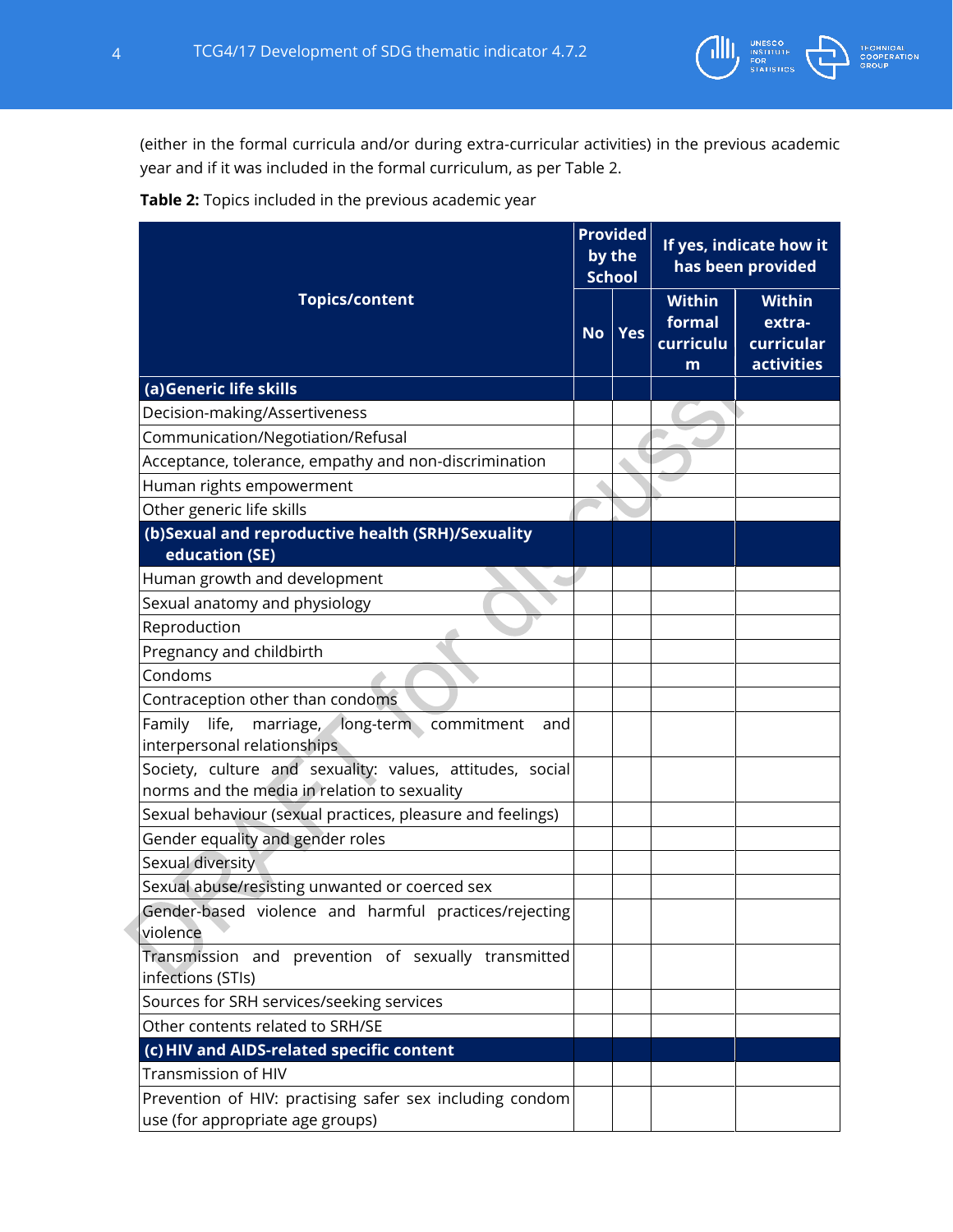

| <b>TECHNICAL</b>   |  |
|--------------------|--|
| <b>COOPERATION</b> |  |
| <b>GROUP</b>       |  |

| <b>Topics/content</b>                                                                                        |  | <b>Provided</b><br>by the<br><b>School</b> | If yes, indicate how it<br>has been provided |                                                            |
|--------------------------------------------------------------------------------------------------------------|--|--------------------------------------------|----------------------------------------------|------------------------------------------------------------|
|                                                                                                              |  | <b>Yes</b>                                 | <b>Within</b><br>formal<br>curriculu<br>m    | <b>Within</b><br>extra-<br>curricular<br><b>activities</b> |
| Treatment of HIV                                                                                             |  |                                            |                                              |                                                            |
| Sources of counselling and testing services/seeking services<br>for counselling, treatment, care and support |  |                                            |                                              |                                                            |
| HIV-related stigma and discrimination                                                                        |  |                                            |                                              |                                                            |
| Other HIV and AIDS-related specific content                                                                  |  |                                            |                                              |                                                            |

## **Calculation:**

The above list of components is divided into 'essential' and 'desirable' components as given in Table 3. In order to meet the criteria of teaching life skills-based HIV and sexuality education, schools must have taught all essential topics and at least six of the desirable topics. Identification of 'essential' criteria is based on those learning topics that have the greatest direct impact on HIV prevention. 'Desirable' criteria are those that have an indirect impact on HIV prevention but are part of a comprehensive curriculum. The indicator is calculated separately for primary and secondary school levels.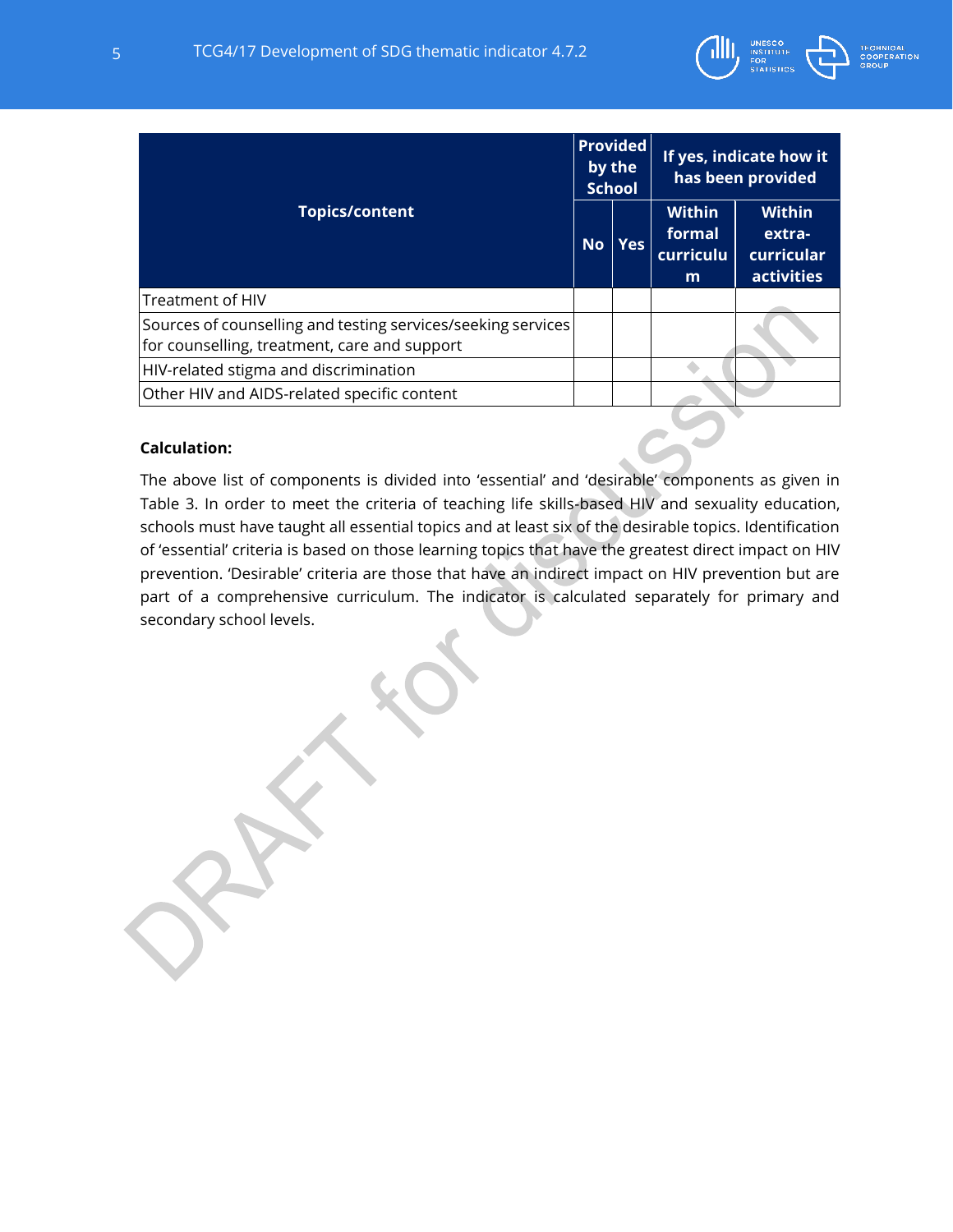

## **Table 3:** Topics included in the previous academic year

|                                                            | <b>Topics/Content</b>                                                   | Y/N |  |  |  |  |  |
|------------------------------------------------------------|-------------------------------------------------------------------------|-----|--|--|--|--|--|
| <b>Generic life skills</b>                                 |                                                                         |     |  |  |  |  |  |
| <b>Essential topics</b>                                    | Decision-making/assertiveness                                           |     |  |  |  |  |  |
|                                                            | Communication/negotiation/refusal                                       |     |  |  |  |  |  |
|                                                            | Human rights empowerment                                                |     |  |  |  |  |  |
| Desirable topics                                           | Acceptance, tolerance, empathy and non-discrimination                   |     |  |  |  |  |  |
|                                                            | Other generic life skills                                               |     |  |  |  |  |  |
|                                                            | Sexual and reproductive health (SRH)/Sexuality Education (SE)           |     |  |  |  |  |  |
| <b>Essential topics</b>                                    | Human growth and development                                            |     |  |  |  |  |  |
|                                                            | Sexual anatomy and physiology                                           |     |  |  |  |  |  |
|                                                            | Family life, marriage, long-term commitment and interpersonal           |     |  |  |  |  |  |
|                                                            | relationships                                                           |     |  |  |  |  |  |
|                                                            | Society, culture and sexuality: values, attitudes, social norms and the |     |  |  |  |  |  |
|                                                            | media in relation to sexuality                                          |     |  |  |  |  |  |
|                                                            | Reproduction                                                            |     |  |  |  |  |  |
|                                                            | Gender equality and gender roles                                        |     |  |  |  |  |  |
|                                                            | Sexual abuse/resisting unwanted or coerced sex                          |     |  |  |  |  |  |
|                                                            | Condoms                                                                 |     |  |  |  |  |  |
| Sexual behaviour (sexual practices, pleasure and feelings) |                                                                         |     |  |  |  |  |  |
|                                                            | Transmission and prevention of sexually transmitted infections (STIs)   |     |  |  |  |  |  |
| Desirable topics                                           | Pregnancy and childbirth                                                |     |  |  |  |  |  |
|                                                            | Contraception other than condoms                                        |     |  |  |  |  |  |
|                                                            | Gender-based violence and harmful practices/rejecting violence          |     |  |  |  |  |  |
|                                                            | Sexual diversity                                                        |     |  |  |  |  |  |
|                                                            | Sources for SRH services/seeking services                               |     |  |  |  |  |  |
|                                                            | Other content related to SRH/SE                                         |     |  |  |  |  |  |
| HIV and AIDS-related specific contents                     |                                                                         |     |  |  |  |  |  |
| <b>Essential topics</b>                                    | <b>Transmission of HIV</b>                                              |     |  |  |  |  |  |
|                                                            | Prevention of HIV: practising safer sex including condom use            |     |  |  |  |  |  |
|                                                            | <b>Treatment of HIV</b>                                                 |     |  |  |  |  |  |
| Desirable topics                                           | HIV-related stigma and discrimination                                   |     |  |  |  |  |  |
|                                                            | Sources of counselling and testing services/seeking services for        |     |  |  |  |  |  |
|                                                            | counselling, treatment, care and support                                |     |  |  |  |  |  |
|                                                            | Other HIV and AIDS-related specific content (please specify)            |     |  |  |  |  |  |

## **Numerator**

**Option 1**: Number of schools that provided life skills-based HIV and sexuality education in the previous academic year according to a combination of all essential topics and at least six desirable topics<sup>2</sup> in the questionnaire, <u>as part of the formal curriculum and/or as part of the extra-curricular</u> activities offered by schools.

<sup>&</sup>lt;sup>2</sup> This combination of essential and desirable topics was calculated for the field test and could be revised during or after the process, based on feedback from the field test as well as expert opinion.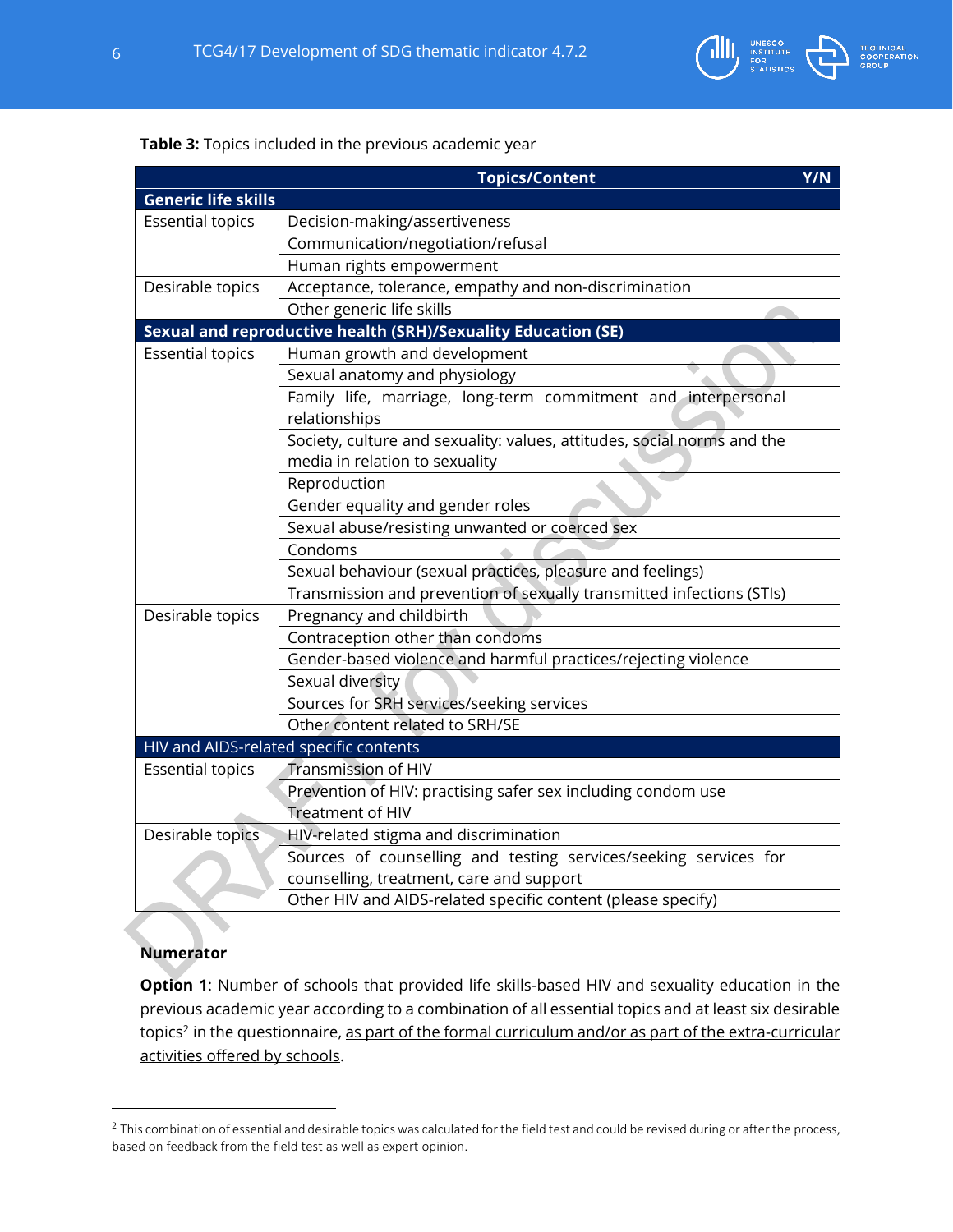

**Option 2**: Number of schools that provided life skills-based HIV and sexuality education in the previous academic year according to a combination of all essential topics and at least six desirable topics<sup>3</sup> in the questionnaire <u>as part of the formal curriculum</u>.<sup>4</sup>

## **Denominator**

Number of schools surveyed

## COLLECTION METHOD

School-based survey or Annual School Census questionnaire.

# MEASUREMENT FREQUENCY

- Collected through an annual data collection process if included in the Annual School Census questionnaire.
- Measurement frequency to be decided by the country, if data is collected through school-based surveys.

# DATA DISAGGREGATION

The indicator should be presented by:

- Type of school: public and private
- Level of education: primary and secondary
- Type of curriculum: formal curriculum, extra-curricular activities or in combination, if data are collected in a school-based survey
- Geographical location: urban, rural and peri-urban.

# INTERPRETATION

It is important that life skills-based HIV and sexuality education is initiated in the early grades of primary school and then continued throughout schooling with contents and methods being adapted to the age and experience of the students. This indicator provides useful information on the coverage of life skills-based HIV and sexuality education within schools, and on the trends in the coverage if data are collected and compared over time. However, the substantial variations in the levels of school enrolment must be taken into account when interpreting (or making cross-country comparisons of) this indicator. Consequently, primary and secondary school gross and net enrolment rates for the most recent academic year should be included in the supporting information provided for this indicator.

<sup>&</sup>lt;sup>3</sup> This combination of essential and desirable topics was calculated for the field test and could be revised during or after the process, based on feedback from the field test as well as expert opinion.

<sup>4</sup> Intra-curricular programmes are obligatory and will therefore reach all learners. Extra-curricular programmes are optional and will therefore reach smaller numbers of learners. Some schools may find that certain topics are taught through intra-curricular classes whilst others are taught during extra-curricular activities; it is important to understand what topics are included in the curriculum that is delivered to all students through the school timetable.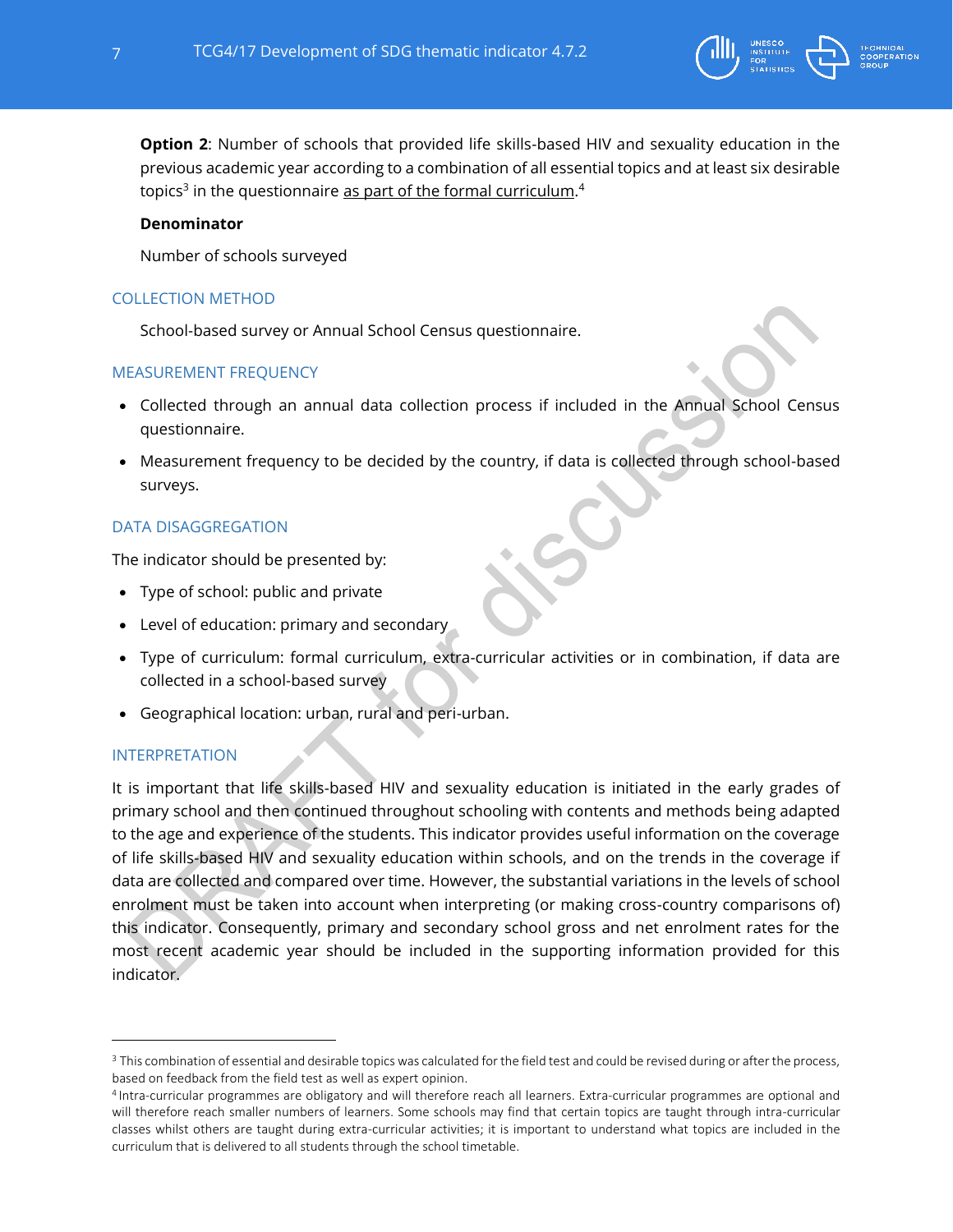

The indicator is a measure of coverage. Ultimately, the desirable coverage of schools should be 100 per cent, although countries can set a realistic target lower than 100 per cent for a given period of time. While comparison with data collected from the previous years (if available) should be made to show if and how much progress has been made, education stakeholders should use the data to: 1) identify if there is a gap between current coverage and the desired target; 2) what exactly has disqualified the schools from the numerator (what is/are the main topics that were not covered in the life skills-based HIV and sexuality education in most schools); and thus 3) determine what measures to take to fill the gaps.

# STRENGTHS AND WEAKNESSES OF THE INDICATOR

### **Strengths:**

- The indicator provides a good measure of coverage, considering which schools have provided life skills-based HIV and sexuality education, at the minimum required levels.
- Technical merit is likely to improve if data are collected through a school-based survey.

### **Weaknesses:**

- Due to the range of topics and the set minimum package of topics, this indicator is quite complex to calculate using the method of measurement suitable for school-based surveys.
- It is impossible to know how much time is spent on each of the topics. The field test included data on the total number of hours set aside for life skills-based HIV and sexuality education taught in the formal curriculum, but it has proven difficult and complicated to collect the data, as time spent on each topic was not recorded accurately.
- Technical merit is low if only school head teachers report on this indicator, as many of them do not know which topics are taught if life-skills based HIV and sexuality education is not a standalone and examinable subject. Hence the need to also collect data from subject head teachers and other teachers.

# ADDITIONAL SOURCES OF INFORMATION

- [www.unicef.org/lifeskills/i](http://www.unicef.org/lifeskills/)ndex-hiv-aids.htmil
- [www.unicef.org/aids/i](http://www.unicef.org/aids/)ndex\_documents.html
- Int*ernational Technical Guidance on Sexuality Education* [\(http://unesdoc.unesco.org/images/0018/001832/183281e.pdf\)](http://unesdoc.unesco.org/images/0018/001832/183281e.pdf)

## **APPLICABILITY**

All countries

### **PARTNERSHIP WITH UIS**

There is a need to work closely with UIS at global and regional levels. UIS could use its regional workshops to build national capacities for the integration of indicator 4.7.2 in the EMIS, as it was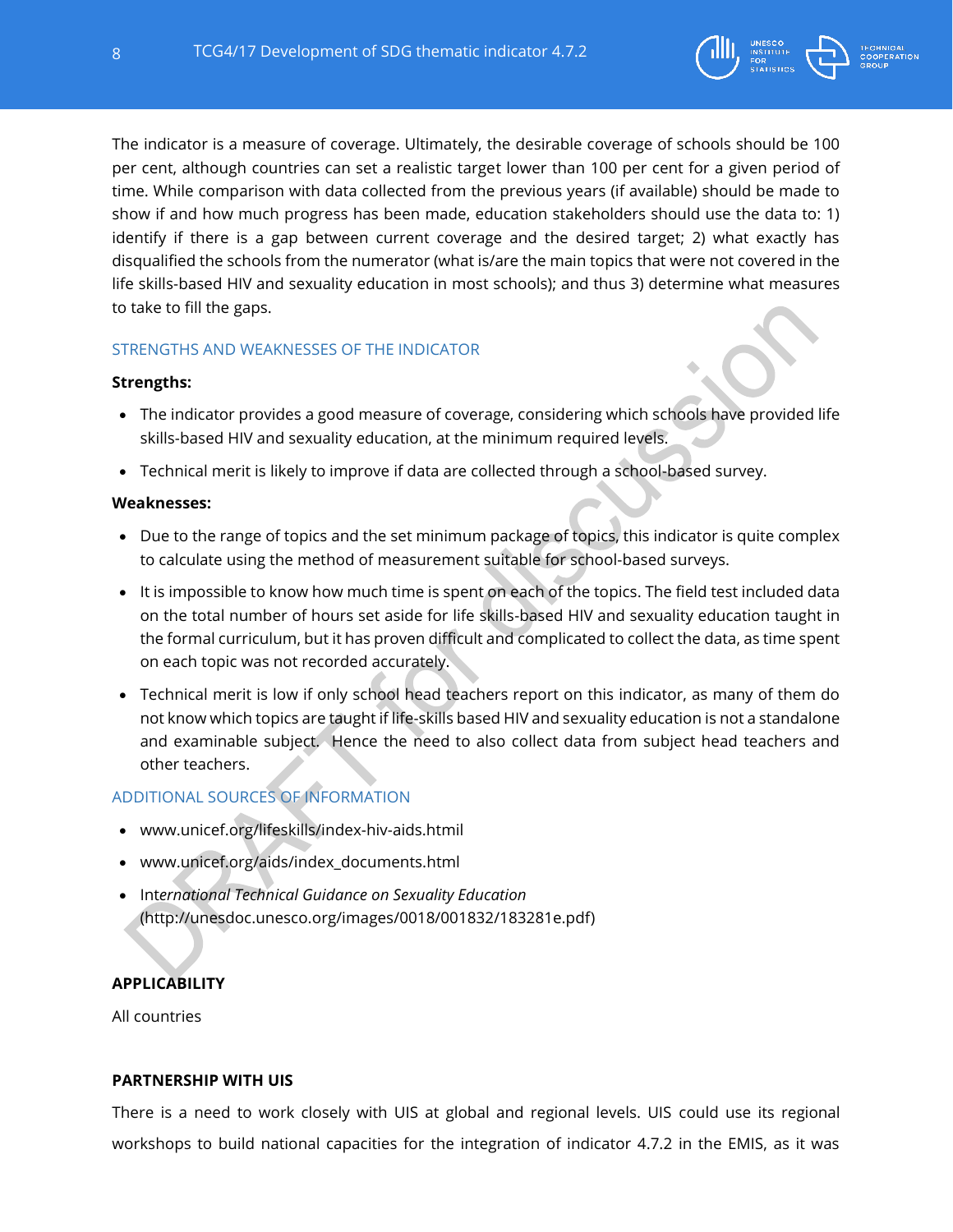

already done in West and Central Africa. Starting in 2017, the UIS has included a simple question on the number of schools providing life skills-based HIV and sexuality education in its Annual Survey of Formal Education, so that all Member States can begin to collect the data for this indicator. Data are collected by level of education (primary, lower and upper secondary) and by type of institution (public, private). The first results are expected to be published at the end of February 2018.

The definition was strengthened for the 2018 survey in order to improve the alignment with the definitions described in this paper. The current guidelines for reporting are:

### **Life skills-based HIV and sexuality education**

The survey collects information on schools or educational institutions providing life skillsbased HIV and sexuality education. For the purpose of this survey, a school is considered to be providing **life skills-based HIV and sexuality education** if education on all of the following - life skills, sexual & reproductive health, sexuality and HIV transmission & prevention - is provided within the formal curriculum or as part of extra-curricular activities.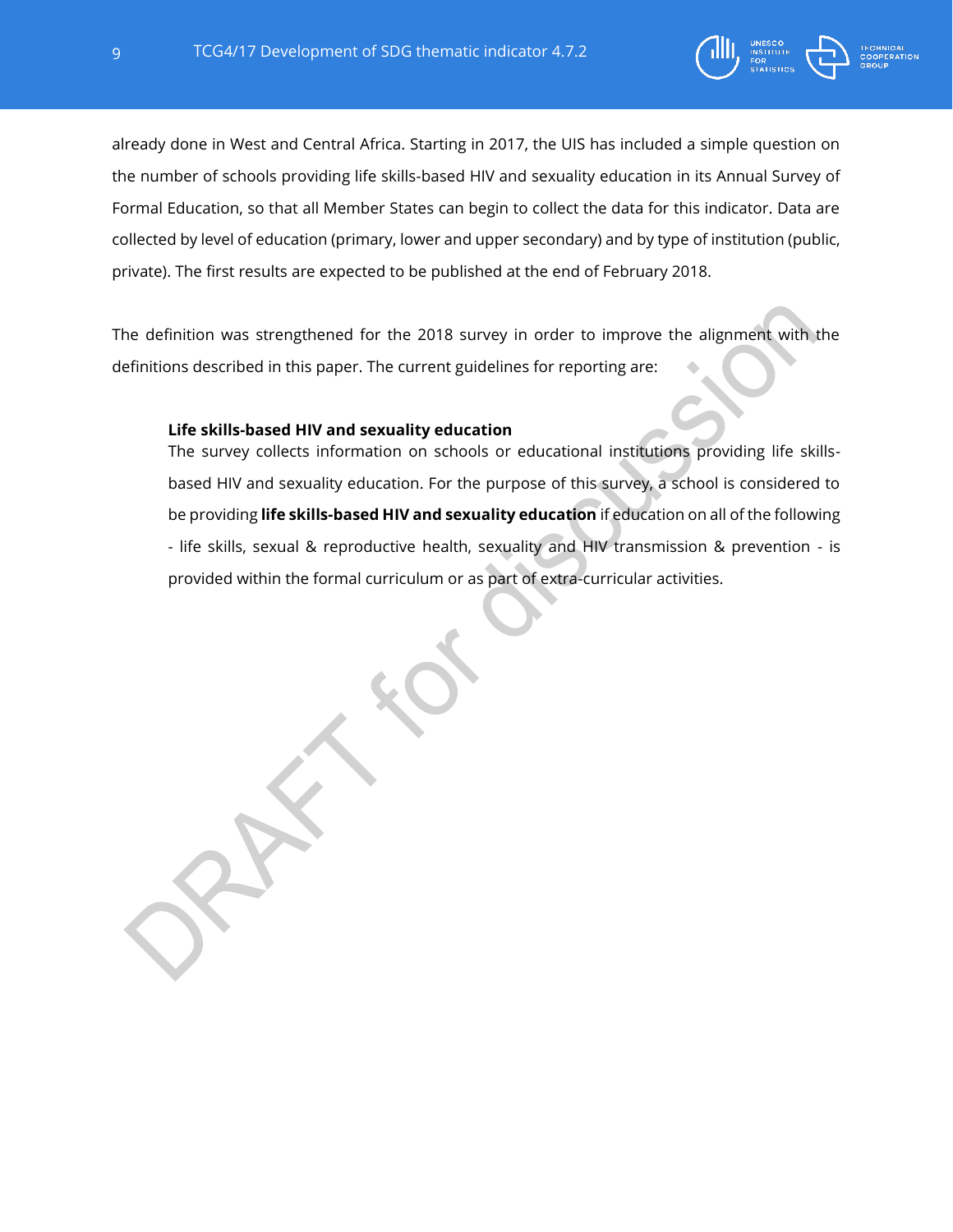

### **Annex 1**

### **1. How the indicator was developed**

An indicator on the "Percentage of schools that provided life skills-based HIV education in the last academic year" was used between 2001 and 2011 as one of the 25 core indicators required for all countries to monitor national progress in the implementation of their response to HIV and AIDS. This was based on the decision made during the United Nations General Assembly Special Session (UNGASS) Declaration of [Commitment on HIV/AIDS \(2001\).](http://www.unaids.org/sites/default/files/sub_landing/files/aidsdeclaration_en_0.pdf)

| <b>UNGASS Indicator #11:</b> Percentage of schools that provided life skills-based HIV education in the |                                                                                       |  |  |
|---------------------------------------------------------------------------------------------------------|---------------------------------------------------------------------------------------|--|--|
| last academic year [disaggregated by level of education (primary education, secondary education)]       |                                                                                       |  |  |
| <b>Applicability</b>                                                                                    | All countries                                                                         |  |  |
| <b>Measurement tool</b>                                                                                 | School survey or education programme review                                           |  |  |
| <b>Method</b><br>of <sub>1</sub>                                                                        | Principals/heads of a nationally representative sample of schools (to include         |  |  |
| measurement                                                                                             | both private and public schools) are briefed on the meaning of life-skills            |  |  |
|                                                                                                         | based HIV education and then are asked the following question: Within the             |  |  |
|                                                                                                         | last academic year, did your school provide at least 30 hours of life-skills training |  |  |
|                                                                                                         | to each grade?                                                                        |  |  |

The UNAIDS M&E Reference Group (MERG) decided to drop this indicator from the list of UNGASS indicators in 2011, as it considered that the indicator lacked technical merit by focusing only on coverage and failing to measure the contents of life skills-based HIV education delivered in schools. It is noteworthy that some countries kept using the indicator for a few years, even if it was not recommended by the MERG anymore.

The evolution of the former UNGASS indicator #11 into the currently proposed SDG thematic indicator 4.7.2 involved a multi-year process involving extensive consultations at national, regional and international levels, and field test in selected countries, across regions. This process built on the work of the UNAIDS <u>Inter-Agency Task [Team \(IATT\) on Education](http://www.unesco.org/new/en/hiv-and-aids/about-us/unaids-iatt-on-education/)<sup>5</sup> to identify a limited number of</u>

 $\overline{a}$ 

<sup>5</sup> The UNAIDS IATT on Education was created in 2002 to support accelerated and improved education sector responses to HIV. It is convened by UNESCO and composed of about 40 institutional members including UNAIDS cosponsoring agencies, other multilateral and bilateral development agencies, private donors, civil society, and academia.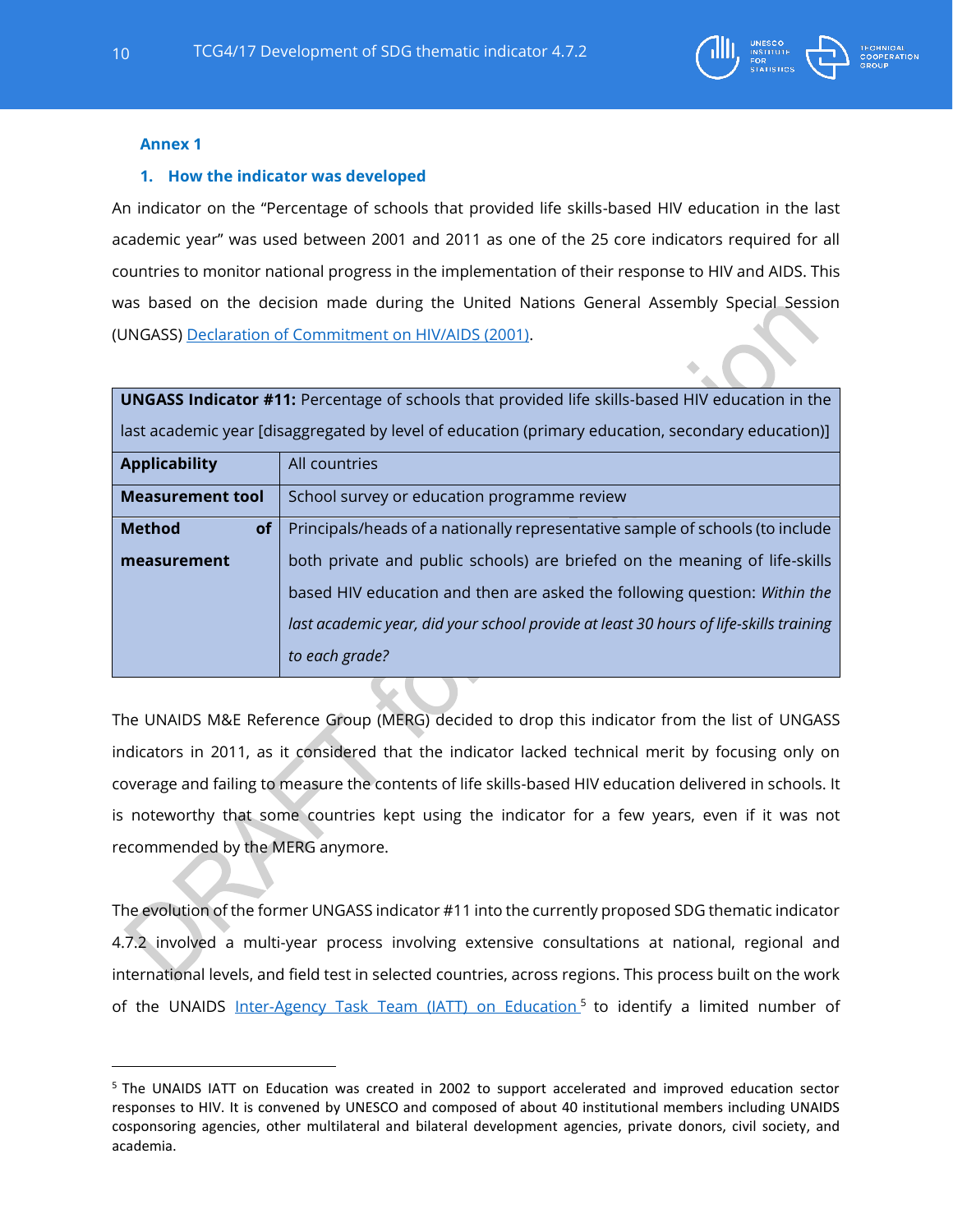

- In 2009, the IATT commissioned a review of existing indicators and selected seven of them for consideration and field-testing by education stakeholders at the national level. UNGASS indicator #11 was one of the seven indicators selected by the IATT.
- Following up on the selection conducted by the IATT, UNESCO supported in 2010 a series of regional assessments and consultations in Asia, Latin America, the Caribbean, and Sub-Saharan Africa, where the tentative indicators were discussed by a large number of local stakeholders. Subsequently, an international consultation consolidated the findings and recommendations from all regional consultations on how to revise and refine the definitions of the indicators, including a revised version of UNGASS indicator #11. Eight additional indicators were also identified during regional consultations to be used in countries with a high HIV prevalence.
- In 2011-2012, UNESCO led the field-testing of the 12 new indicators for which data would be collected through the education sector, using the Annual School Census or School-Based Surveys. All 12 indicators were field-tested in four countries in Africa (Namibia, South Africa, Tanzania and Zambia), and only four of the new indicators were also field-tested in Jamaica. The objectives of the field test were to produce evidence on the following issues:
	- The need for the new indicators and their usefulness
	- The technical merit (validity and reliability) of the new indicators
	- The feasibility of collecting and analyzing the data for those indicators, particularly through Education Management Information Systems (EMIS).
- The findings from the field test were discussed and the full definitions of the indicators were validated during an international technical validation meeting organized by UNESCO, UNICEF and the SADC Secretariat in Johannesburg, South Africa. The meeting endorsed the revised indicator on the delivery of skills-based HIV and sexuality education in its current definition (see the section below).
- In 2013, indicators that were successfully field-tested, including the indicator "Percentage of schools that provided life skills-based HIV and sexuality education within the previous academic year", were eventually officially endorsed by the UNAIDS IATT on Education to be utilized by countries.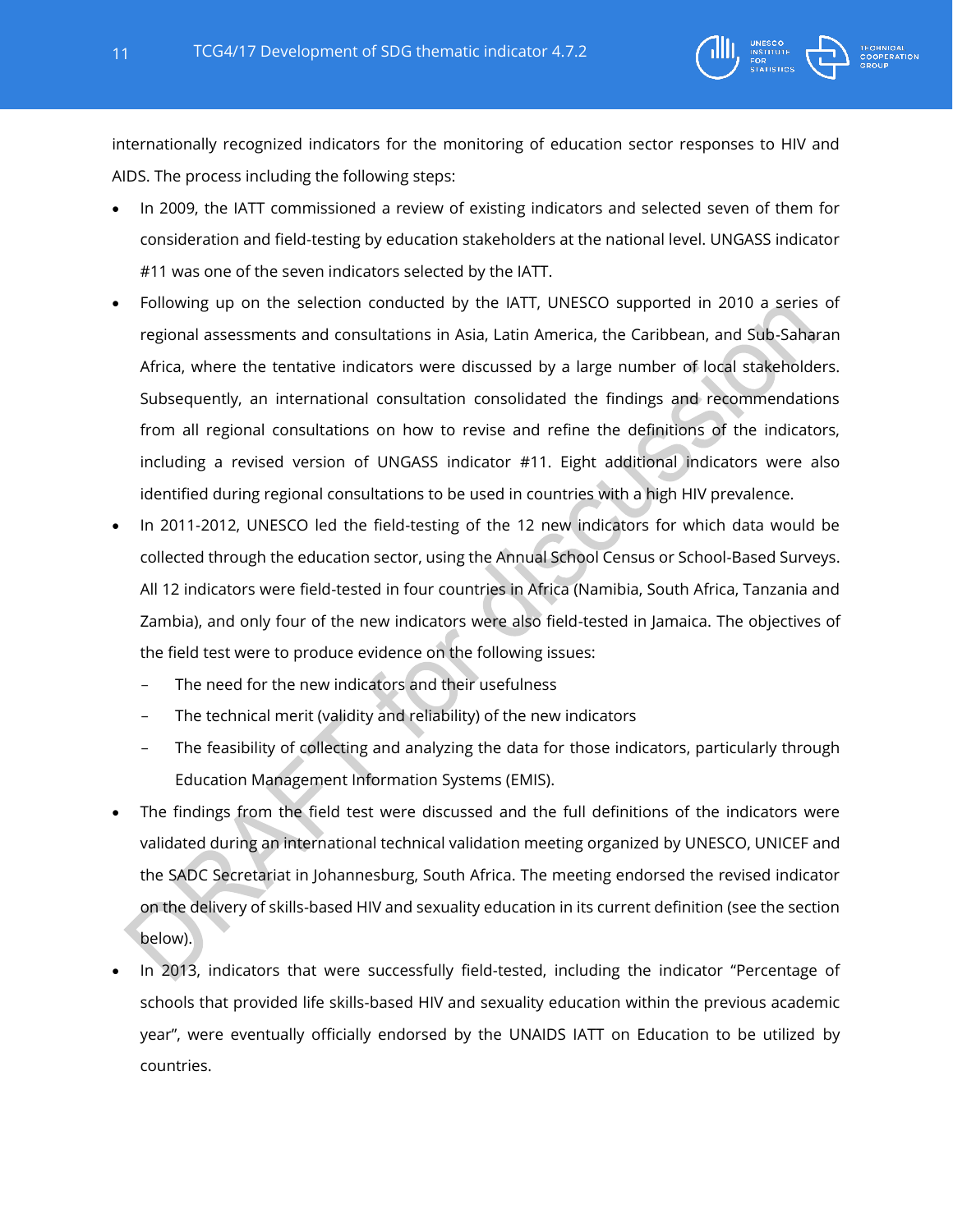

## **2. Indicator definition**

The full definition of the indicator endorsed by the UNAIDS IATT on Education is provided in the main paper. This definition is included in the *Guidelines for the construction and use of core indicators – Measuring the education sector response to HIV and AIDS*, published by UNESCO in 2013: <http://unesdoc.unesco.org/images/0022/002230/223028E.pdf>

A Handbook is also available to provide Ministries of Education, particularly EMIS, with practical guidelines, example questions and templates for integrating the indicator in the Annual School Census or in school-based surveys:<http://unesdoc.unesco.org/images/0023/002335/233547E.pdf>

## **Technical merit**

Indicator 4.7.2 has more technical merit than the former UNGASS Indicator #11. It does not only measure coverage of the delivery of life skills-based HIV and sexuality education, it also allows measuring somehow the quality of the education that is delivered by assessing what topics are delivered:

- When data are collected through the Annual School Census, principals/heads of schools have to respond to three questions on topics covered by of life skills-based HIV and sexuality education delivered in their school. Only schools that deliver all topics are considered as delivering quality life skills-based HIV and sexuality education and are counted in the numerator.
- When data are collected through school-based surveys, the assessment of quality of contents delivered is more sophisticated as the indicator looks at a mix of essential topics and desirable topics that should be covered by quality life skills-based HIV and sexuality education. Only schools that deliver all essential topics and six desirable topics are counted.

The choice of topics is based on the analysis of key concepts and topics by learning objective that should be covered by quality sexuality education, as defined by the *International Technical Guidance on Sexuality Education – Volume II* published in 2009 by UNESCO and UNAIDS <http://unesdoc.unesco.org/images/0018/001832/183281e.pdf>

Unlike UNGASS Indicator #11 that measured the coverage of the delivery by schools of HIV education only, Indicator 4.7.2 measures the coverage of HIV and sexuality education, recognizing the importance of sexuality education beyond preventing HIV transmission.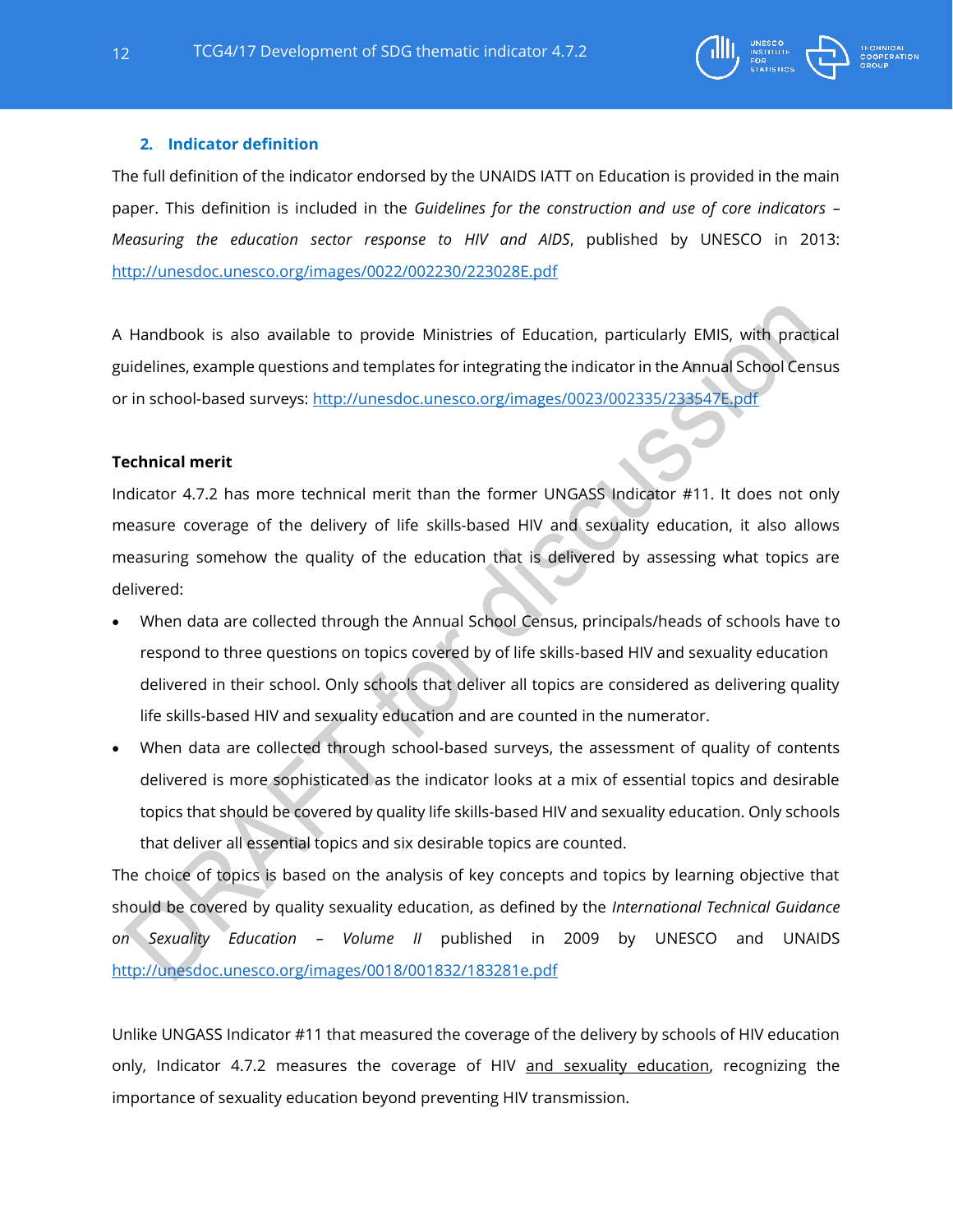

## **Feasibility to collect data**

Based on the field-test, two alternative Methods of Measurement are recommended for the new indicator. By including the indicator in the Annual School Census, data can be collected at no additional cost as part of the routine functioning of the EMIS, using a question that can be easily integrated in the overall questionnaire.

In countries where resources are available and it is not feasible to revise the Annual School Census questionnaire, integration of the indicator in school-based surveys can be considered.

### **3. Status of utilization of the indicator**

The indicator, along with the other 14 core indicators recommended and endorsed by the IATT to measure the education sector responses to HIV and AIDS, has been disseminated through the UNESCO publication *Measuring the education sector response to HIV and AIDS: Guidelines for the construction and use of core indicators*.

As the indicator was developed primarily to measure the education sector responses to HIV and AIDS, Sub-Saharan Africa was originally prioritized for supporting the utilization of the indicator. In September 2013, the indicator, along with the other core indicators recommended by the IATT, was presented to a meeting of SADC Ministers of Education and Training involving 14 SADC countries. As a result, "*Ministers approved the indicators SADC/MOET/1/2013/6b, and their inclusion in EMIS/school based surveys/ annual school censuses, and in other levels of education to cater for the youth population.*" (Record of the SADC meeting, Page 13)

The core indicator has also been incorporated into the Accountability Framework for the Ministerial Commitment to Sexual and Reproductive Health of Young People in East and Southern Africa, which was affirmed by the health and education ministers from 20 countries in the region in December  $2013.<sup>6</sup>$ 

<sup>&</sup>lt;sup>6</sup> On 7 December 2013, health and education ministers and representatives from 20 countries in Eastern and Southern Africa affirmed a landmark commitment supporting sexuality education and sexual and reproductive health services for adolescents and young people – referred to as the ESA Commitment.